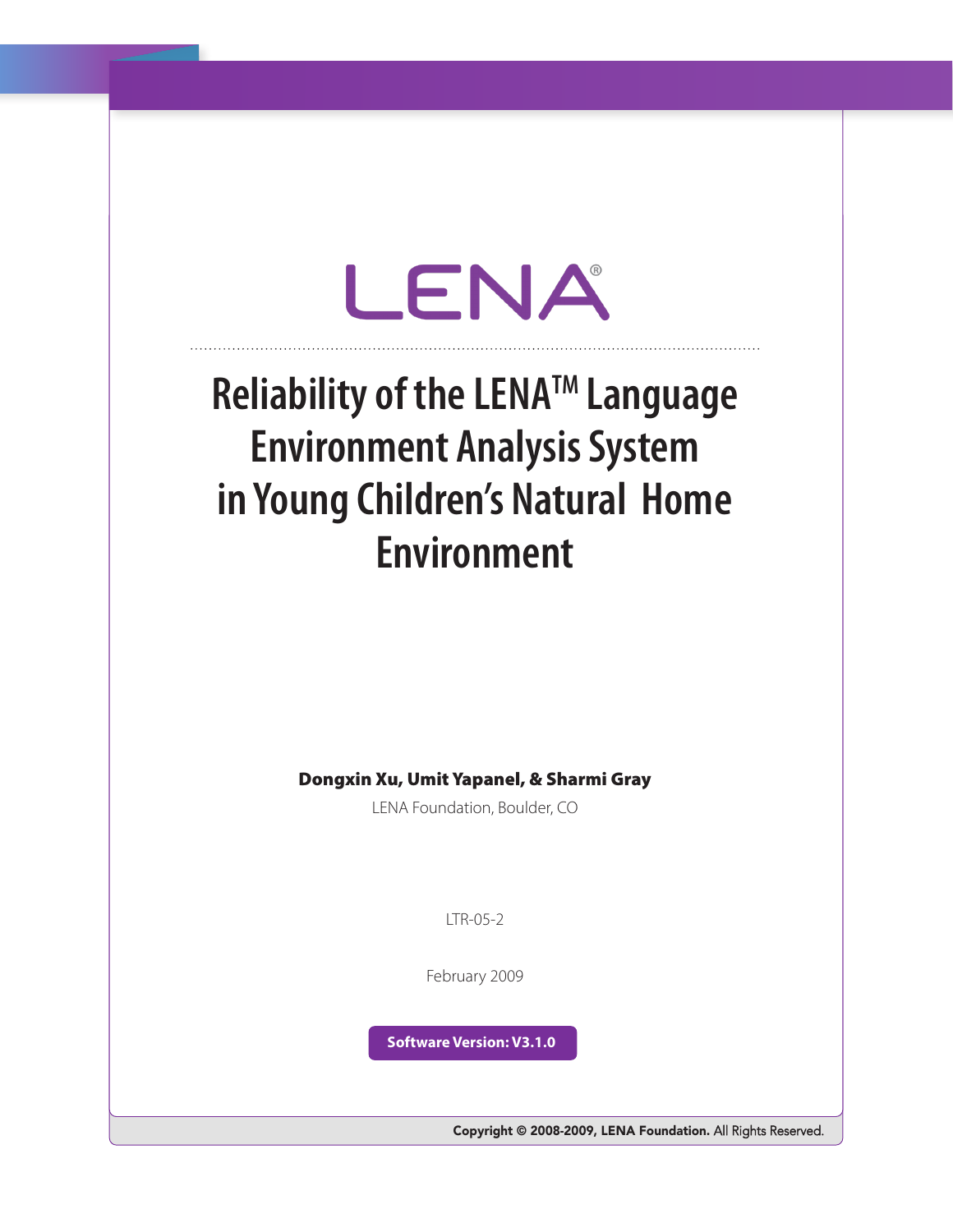### **ABSTRACT**

The LENA language environment analysis system was designed to provide information about the language environment of infants and toddlers. In this technical report, we describe the reliability of the LENA System in terms of segmentation, adult word counts, and child vocalizations. We also describe unique sources of variability associated with data collection in the natural home environment.

#### Keywords

Accuracy, adult word count, child vocalizations, LENA language environment analysis system, reliability, segmentation, transcription, variability.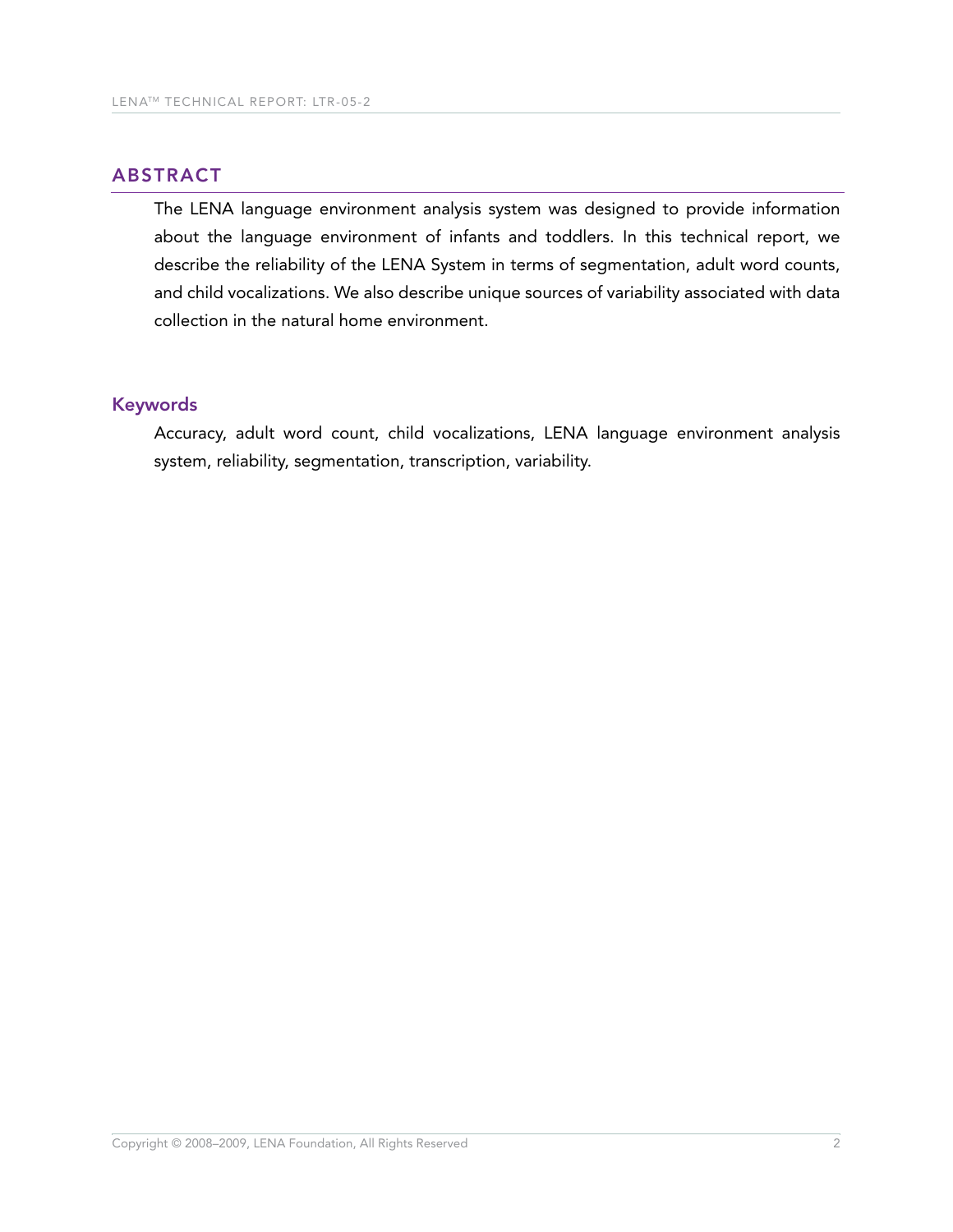#### 1.0 IntroDUctIon

The LENA language environment analysis software V3.1.0 was developed to process and selectively filter audio and interference signals resulting from a natural data collection environment, that is, audio data recorded directly in a live, not already recorded, environment.1 The primary goals of the audio data processing are to estimate Adult Word Counts (AWC), Child Vocalizations (CV), and Conversational Turns (CT) between the adult and key child. Here, we establish the reliability and accuracy of the audio processing system as well as possible sources of variability that were derived from the natural language environment in which data were collected.

#### 2.0 AccUrAcY of the LenA SYStem

The spontaneous speech environment in which data for this study were collected is by design natural and without restriction. Traditionally, speaker recognition software is intended for controlled environments; external sounds and events are in general greatly minimized. By contrast, speech recorded by the LENA System is spontaneous, real, unrehearsed, and representative of a child's typical daily language environment.

The LENA software V3.1.0 selectively segments audio into meaningful speech and non-speech then filters out interfering signals present in the naturalistic environment. These exclusions derive primarily from sound segments that are not likely to contribute meaningfully to the child's language environment, such as those described above. Table 1 summarizes the sound categories in a naturalistic environment.

| Live Human Sounds | <b>Background Sounds</b>         |
|-------------------|----------------------------------|
| Adult Male        | Overlapping Speech               |
| Adult Female      | Electronic Media (e.g. TV/Radio) |
| Key Child         | Noise                            |
| Other Child       | Silence                          |

#### Table 1: Categories of Natural Environment Audio Data.

Although it is possible to use the LENA system to process pre-recorded audio signals by re-recording the playback of a preexisting recording, this use is neither recommended nor supported. Acoustic features of a recorded audio signal are markedly different from those of one recorded directly in a live environment. The LENA system was not designed to provide accurate information for pre-recorded audio data.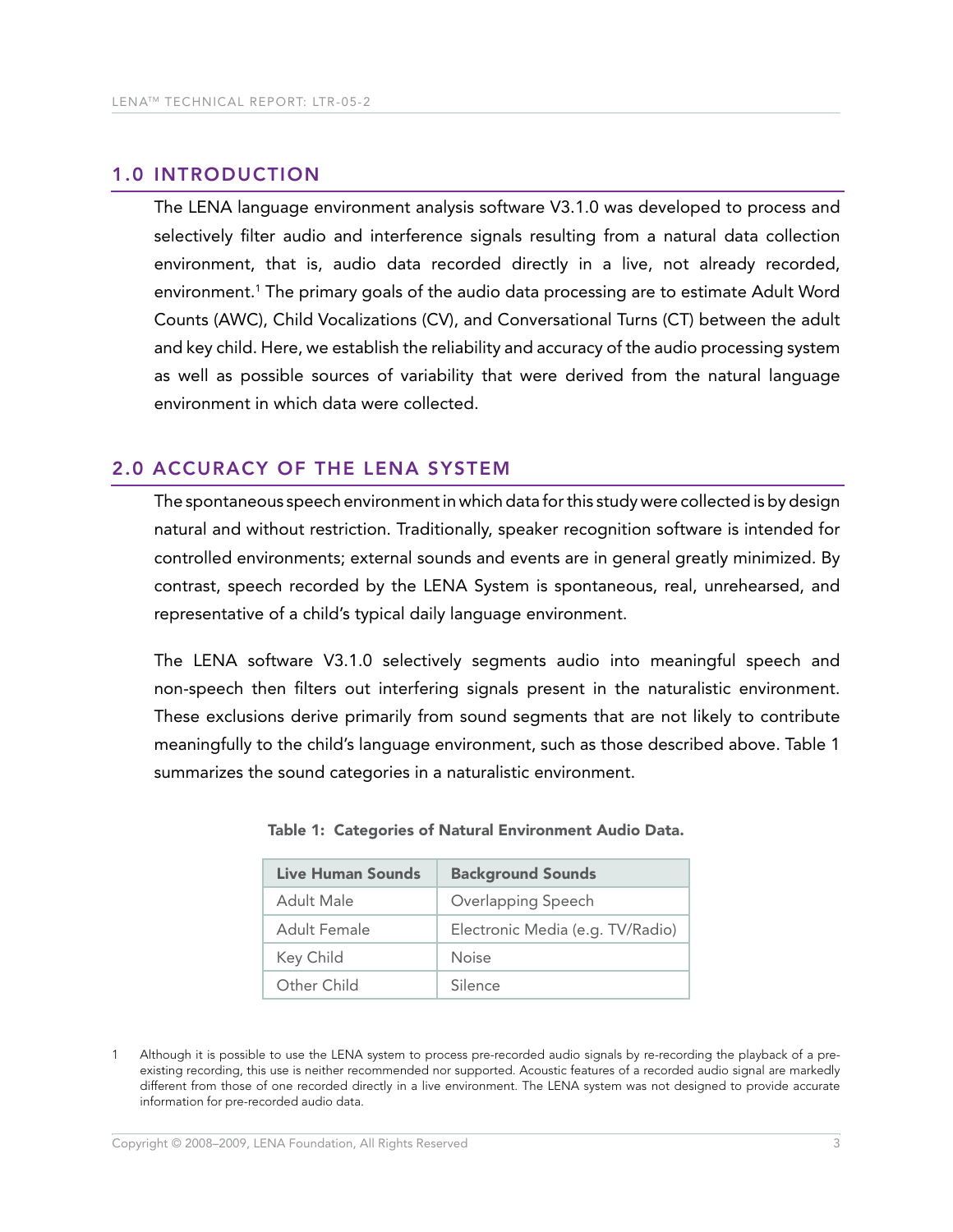Segmentation accuracy may be displayed using confusion matrices, in which human transcription and machine-generated classifications are compared visually (Table 2). Data evaluation in matrix format highlights percentage of instances of false positive and false negative classifications. The goal here was to lower the incidence of false positive classifications that inflate the final AWC and CT estimates. False negative classifications were a less serious error, as these were simply excluded from the final estimates, and the quantity of data collected mitigates the impact of such exclusions. In the following sections, we provide a general description of the accuracy of the LENA System audio processing in terms of the segmentation, adult word count and child vocalization identification.

Table 2: Interpretation of data from a 2x2 confusion matrix.



LENA System

#### 2.1 SEGMENTATION

For the purposes of speaker recognition, audio data recorded by the LENA DLP must be accurately segmented into subcategories (Table 1). LENA software V3.1.0 initially segments the audio file into eight categories: adult male; adult female; key child; other child; overlapping speech; noise (e.g., bumps, rattles); electronic media (e.g., radio or television); and silence categories of speech. The seven categories other than silence are further divided into two types, based on how "near" or "far" each segment is from the statistical model for that category (i.e., how well the model fits for that segment). The segmentation process selectively eliminates noise, unclear (e.g., distant or faint) speech, overlapping speech, electronic media sounds, and child non-speech sounds such as laughing or crying. A language-dependent statistical model was used to estimate the number of words spoken in each clear adult segment without recognizing either the content or meaning of the speech.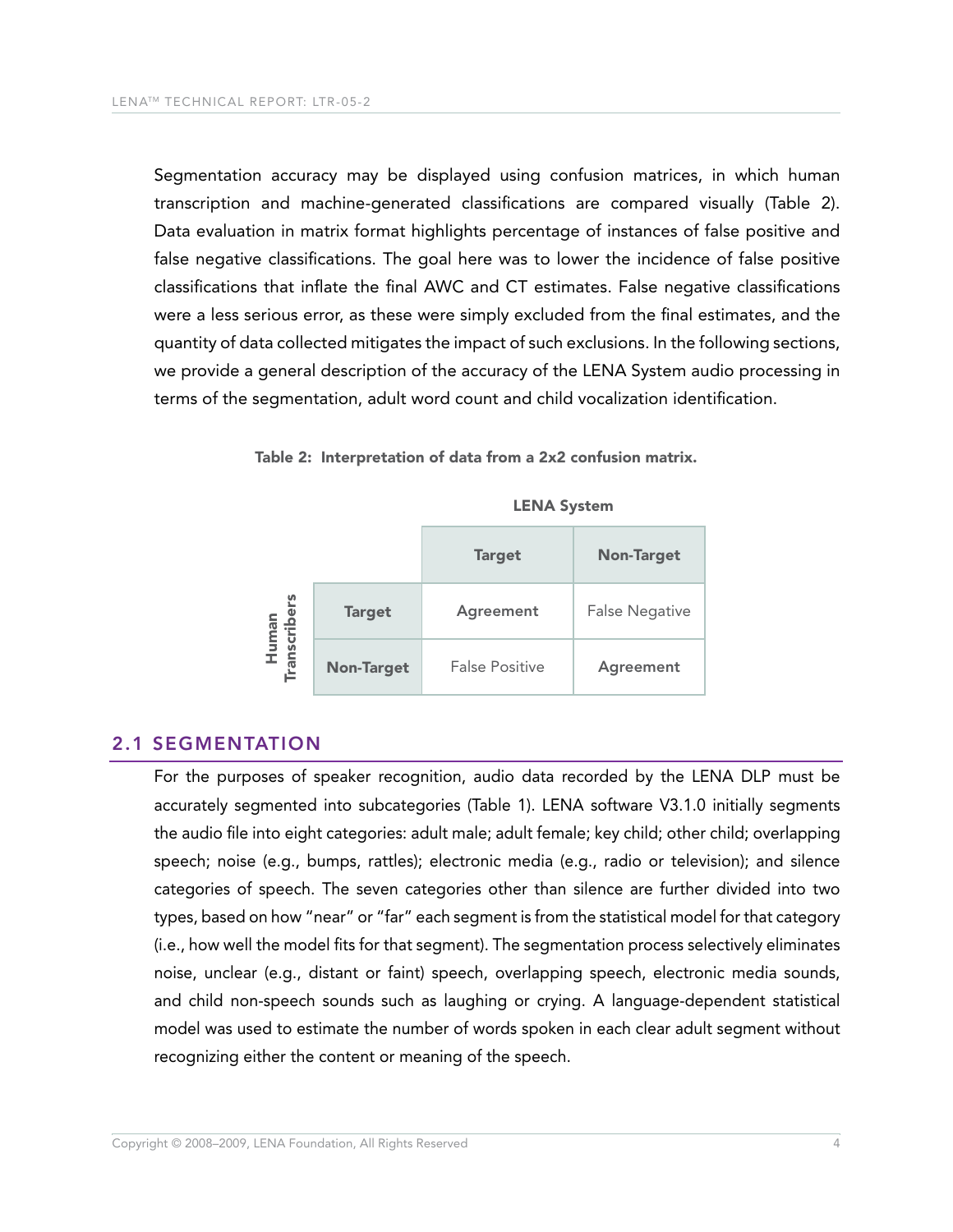As mentioned above, to assess the daily language environment of the child, the processing software must accurately and reliably distinguish between the adult speaker and the key child speaker, as well as distinguish the key child from other children. It is also essential that factors interfering with AWC estimates (e.g., overlapping or unclear speech, distant or faint voices, transient noise such as bumps, and electronic noise such as TV or radio) are identified and selectively eliminated during the audio processing. To assess the accuracy of LENA-based segmentation, segments identified by professional human transcribers were compared to segments identified by the LENA software. For visualization purposes, the accuracy of the LENA System classification is displayed as a confusion matrix (Table 3). Percent agreement between human-transcribed segmentation and LENA-based segmentation are shown along the diagonal. Deviations in agreement are shown in the off-diagonal regions.

An algorithm developed by software engineers from the LENA Foundation Research and Development team was used to select six ten-minute segments from each of 70 audio recording files used in our test set. The algorithm was designed to automatically detect high levels of speech activity between the key child and an adult. Each of the six audio sections were concatenated to form one hour-long audio file. Thus, a total of 70 hours of data were transcribed from the 70 test set files. Transcriber-determined segmentation information and AWC estimates were acquired from these data.

|                            |              | <b>LENA System</b> |              |           |       |
|----------------------------|--------------|--------------------|--------------|-----------|-------|
|                            |              | <b>Adult</b>       | <b>Child</b> | <b>TV</b> | Other |
| Human<br>Transcribers<br>国 | <b>Adult</b> | 82%                | 2%           | 4%        | 12%   |
|                            | <b>Child</b> | 7%                 | 76%          | 0%        | 17%   |
|                            | <b>TV</b>    | 8%                 | 0%           | 71%       | 21%   |
|                            | Other        | 14%                | 4%           | 6%        | 76%   |

Table 3: LENA System Sensitivity: Segmentation agreement between human transcribers and LENA software V3.1.0.

LENA System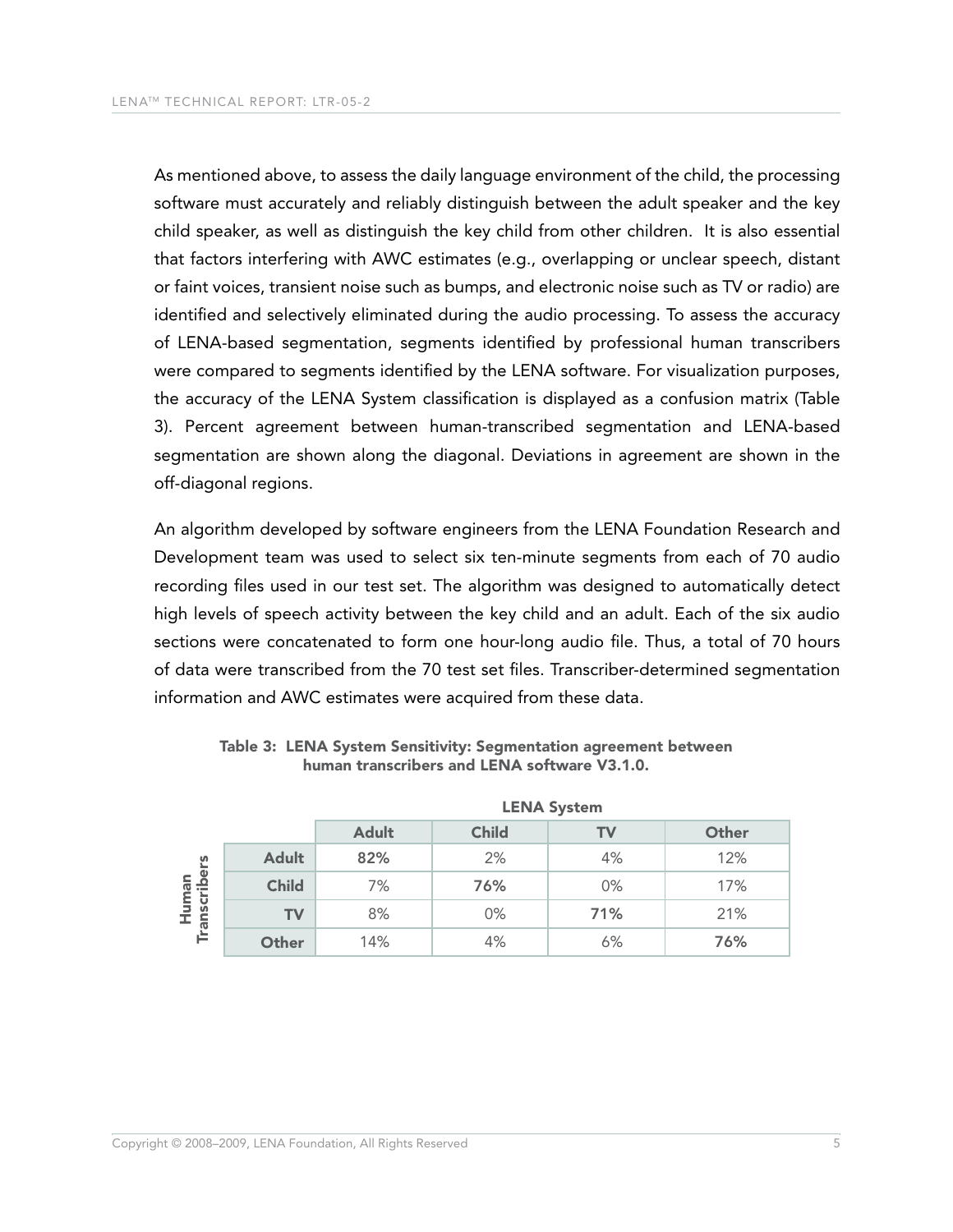The data displayed in Table 3 shows a high degree of agreement between human and LENA-based segmentations. The LENA System and human-transcribed near-field adult segments were identified with agreement 82% of the time. Similarly, LENA and humantranscribed near-field child and television were identified with agreement 76% and 71% of the time, respectively. Differences in agreement among these categories were minor, ranging from 0.1% to 8%. In general, the false negative misclassifications outweighed the false positive misclassifications. Larger variations in identification agreement in the category "Other" are primarily due to the presence of overlapping speech segments.

The LENA software V3.1.0 segmentation algorithm was designed specifically to minimize categorical misclassification. As a result, segments that contained overlapping speech were not classified as either adult or child speech and the LENA processing software excluded these regions. The human auditory system has an innate ability to identify speakers in overlapping speech environments; thus, when professional human transcribers segmented these regions, they could distinguish and appropriately categorize the primary speaker. However, even though an astute professional human transcriber may be able to identify the speaker and process the speech in these overlapping segments, it is not known whether an infant or toddler would be able to distinguish similarly noisy language input. In fact, research indicates that an environment in which overlapping speech is present is not as beneficial for language learning as quieter environments (Poag, Goodnight, & Cohen, 1985; Wachs, 1982). Thus, the exclusion of these segments from categorization could provide a more accurate representation of the child's meaningful language environment.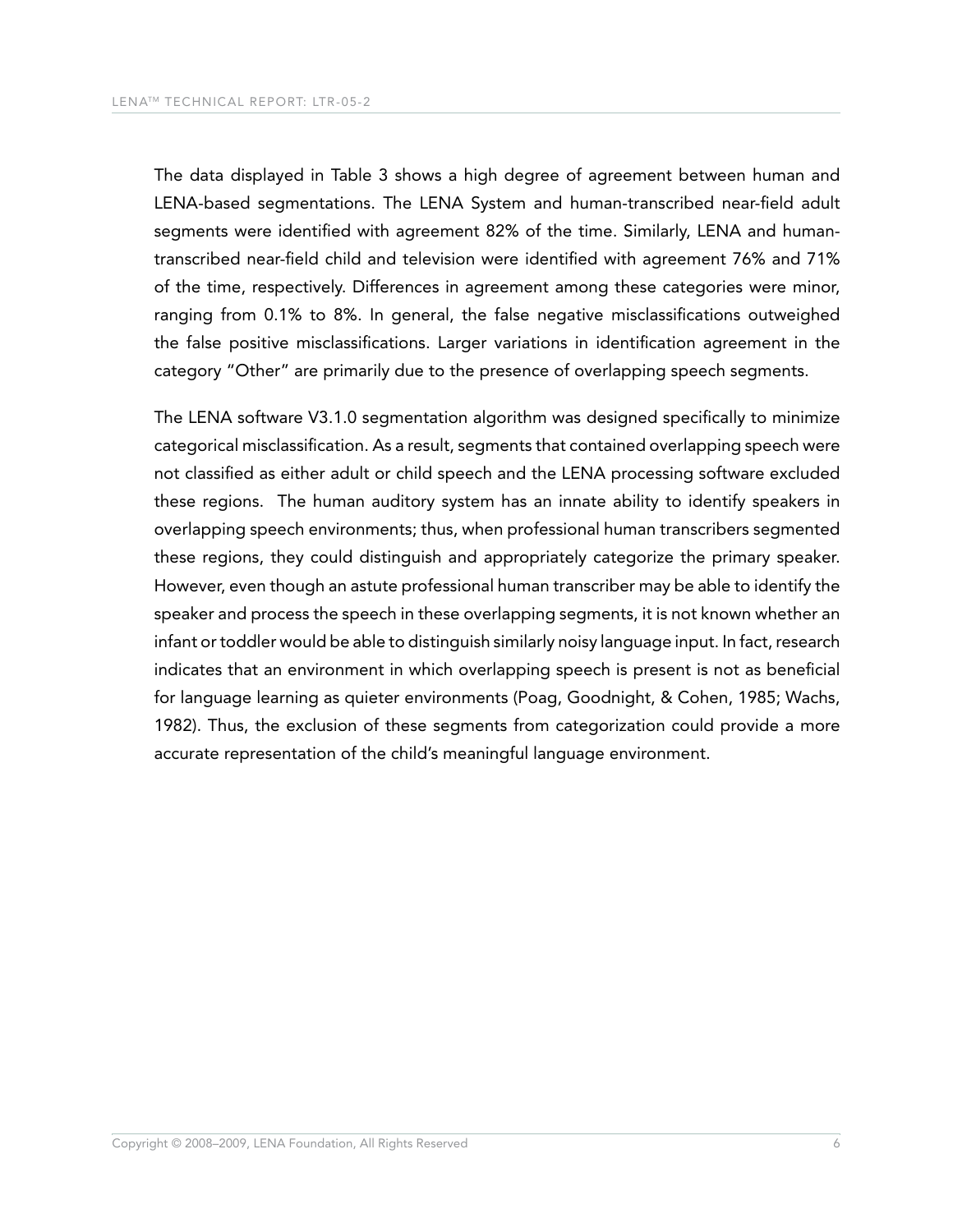#### 2.2 ADULt WorD coUnt (AWc)

Adult word count (AWC) is an estimate of the number of adult words spoken near a child per hour or per day. The research and development teams at the LENA Foundation have developed novel instrumentation to estimate AWC in natural, spontaneous speech environments. Data for the reliability assessment were selected from the LENA Natural Language Corpus. As described above, 70 independent 12-hour long audio files were selected using a block randomization scheme to ensure a test sample representative of the entire data set. Test set files were selected on the basis of age (2-36 months) as well as maternal socioeconomic status (SES). Two children were selected per age group, one from a relatively higher SES bracket and the other from a comparatively lower SES bracket. Please refer to Technical Report LTR-06-2 for the demographic distribution of the 70 test set files. One hour (i.e., six 10-minute segments) of each file was transcribed. Thus, the test set contains 70 hours of transcription data.

To assess the accuracy of the AWC estimates, we compared LENA System-detected AWC to the AWC reported by the human transcribers. Results are shown in Figure 1.



70 Test File Set

Figure 1. Human and LENA-based AWC estimates for 70 test files.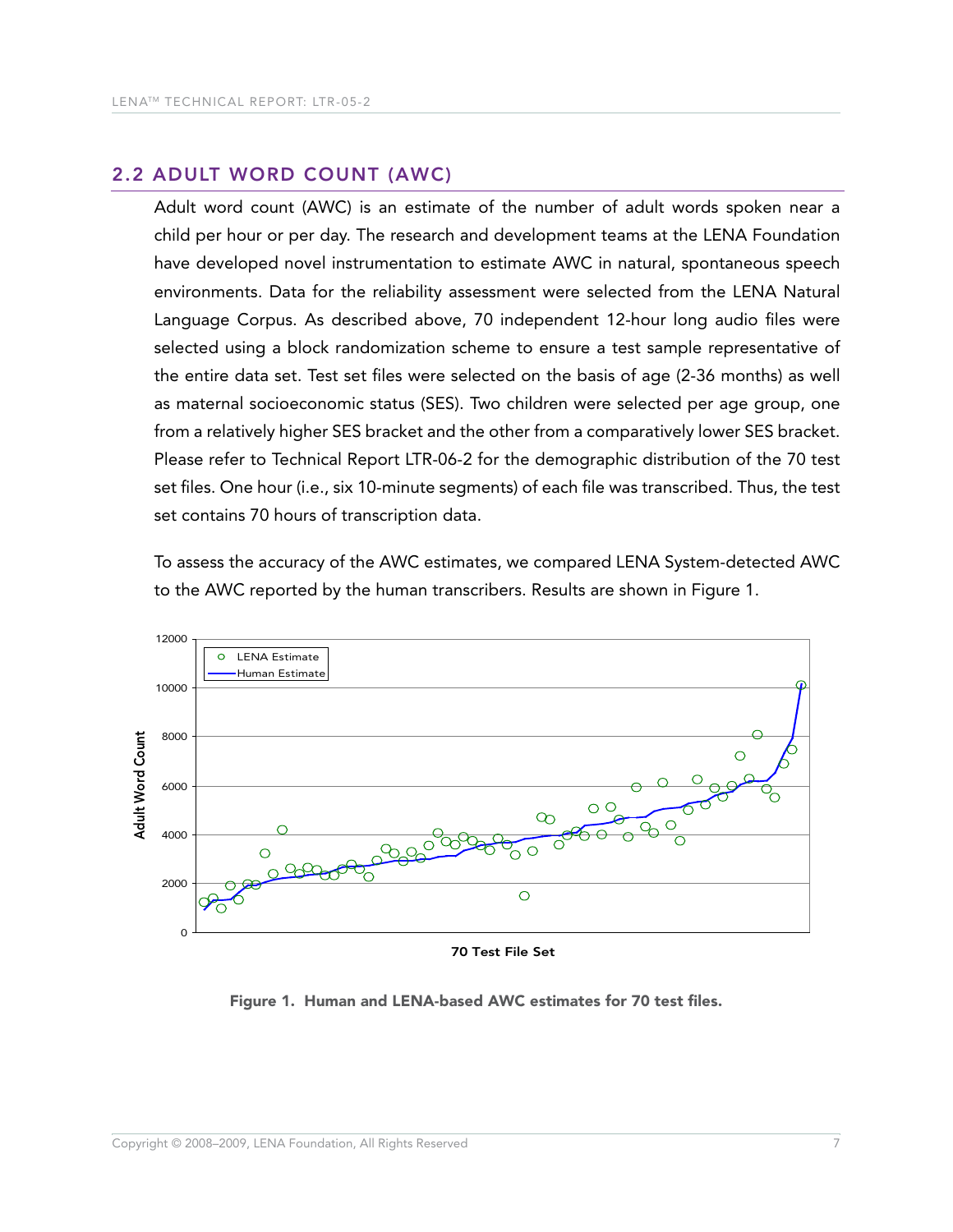The data in Figure 1 suggest a significant linear correlation between human and LENAbased AWC estimates. The Pearson product-moment correlation between the two variables was  $r = .92$ ,  $p < .01$ . The LENA mean word count was on average 2% lower than the word count reported by the transcribers, primarily a result of underestimation (i.e., false negative misclassification). LENA-based AWC estimates are generally lower because LENA System segmentation processes eliminate overlapping speech, possibly providing a more accurate representation of a child's language environment. In addition, the estimated reliability of LENA analyses may be higher than reported due to inherent measurement error present within the human-based transcriptions. Please refer to Technical Report LTR-06-2 for further information on transcription reliability.

To further assess the accuracy of the LENA software V3.1.0, LENA-based and transcribed AWC were compared through complete transcriptional analysis of two twelve-hour sessions randomly selected from the LENA Natural Language corpus. In one file, "File 1 – Typical Quiet Day," the language environment was generally quieter than the language environment on the second file, "File 2 – Typical Active Day." The two 12-hour files were analyzed in their entirety to assess the accuracy of the LENA-based AWCs relative to human-based AWC as influenced by environmental intensity.

The child in File 1 was a 10-month-old male assessed at an average pre-language skill level by the LENA Foundation's speech language pathologist. As shown in Figure 2, LENAbased AWC estimates were similar to human-based AWC. The LENA mean word count estimate was less than 1% lower than the transcriber-reported word count, similar to the difference observed for the 70 test set analysis described above. Notably, human and LENA-based values were consistently similar for the entire duration of the analysis, even in the presence of an alternative dialect of English near the start of the timeline.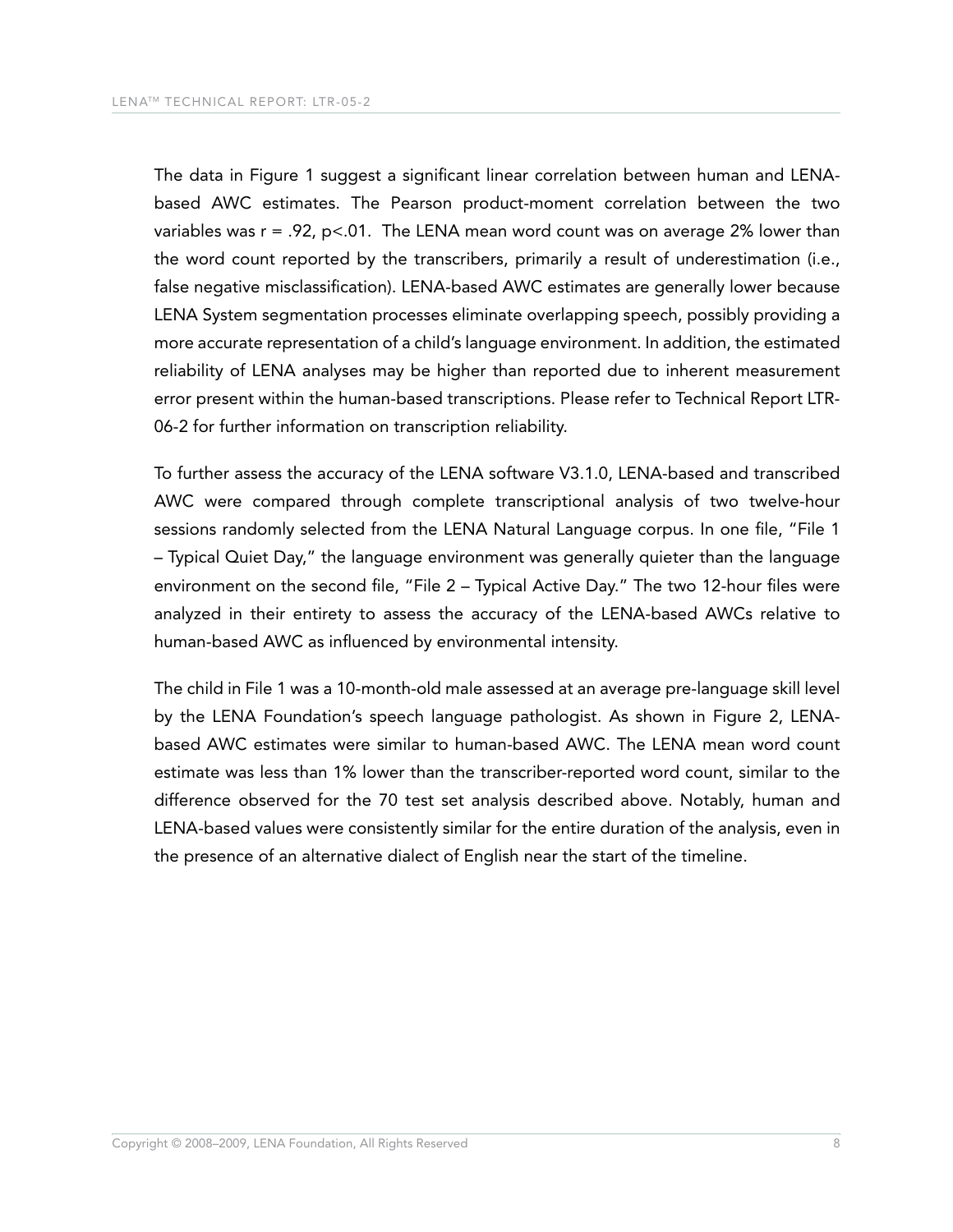

Figure 2. LENA and human-identified AWC spanning a continuous 12-hour recording session in a predominantly quiet environment (File 1 – Typical Quiet Day).

The key child in File 2 was a 31-month old female who was rated at an outstanding language skill level by the LENA Foundation Speech Language Pathologist. The AWC estimate for File 2 revealed an interesting phenomenon in the LENA-based modelling. As shown in Figure 3, the human-transcribed and LENA-based AWC estimates were less highly correlated during the child's participation in outdoor and other less-quiescent activities. As a result, human and LENA-based AWC estimates deviated during these time periods. However, the AWC began to follow human-based estimates once quiescent activity was again resumed. This deviation resulted from the segmentation process. During the strident activities such as those that occur outdoors, variations in human and LENA-derived AWC was due primarily to the presence of multiple overlapping speech segments. Ultimately, LENAbased AWC estimates for the 12-hour period deviated from the human AWC estimates by 27%. Recall that the LENA System was designed to assess the language environment a child is exposed to. As suggested earlier, noisy environments may be less beneficial to the language development of the child; if so, the LENA may appropriately penalize the situation (Poag, et.al., 1985; Wachs, 1982). As a result, lower LENA AWC estimates may better reflect what the child is able to absorb.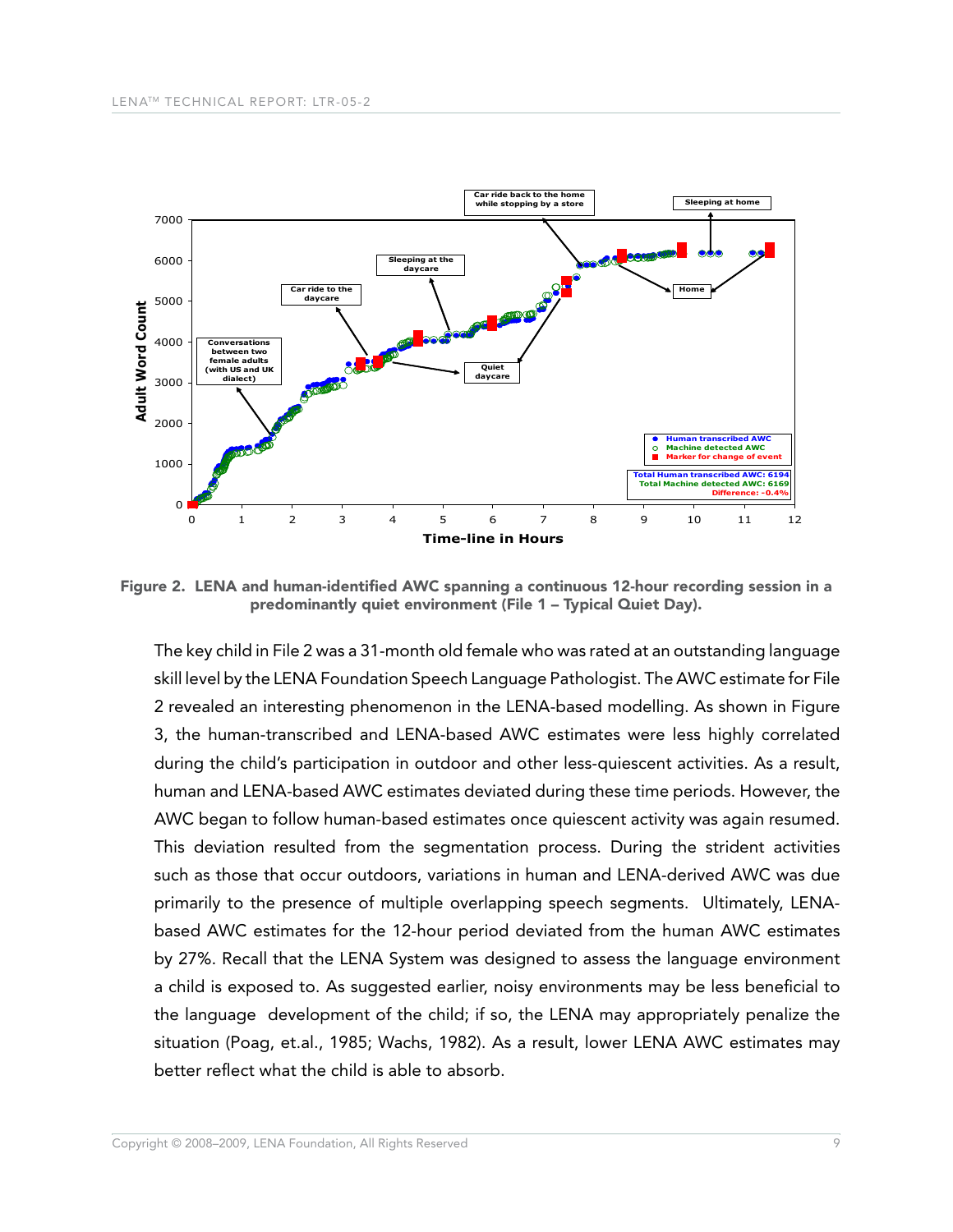

Figure 3. LENA and human-identified AWC spanning a continuous 12-hour recording session in a predominantly noisy environment (File 2 – Typical Active Day).

#### **2.3 CHILD VOCALIZATIONS**

Accurate and reliable processing of the audio data is critical to the accurate assessment of the language environment a child is exposed to in a natural state. Of equal importance is the ability of LENA-based algorithms to distinguish between key child speech and key child non-speech. Although this was a challenging task, it was clear that we first had to define what we considered speech and what we considered non-speech. Sounds that were considered speech included words, babbles, and pre-speech communicative sounds or "protophones" such as squeals, growls, or raspberries (see Oller 2000 for more detail on protophones). Sounds considered non-speech were further subdivided into either fixed signals or vegetative sounds. Fixed signals contain sounds that are instinctive emotional reactions to the environment (e.g. cry, scream, laugh). Vegetative sounds are those sounds resulting from respiration (e.g. breathing) or digestion (e.g. burping). Please refer to Technical Paper LTR-06-2 for further information on the child vocalization classifications.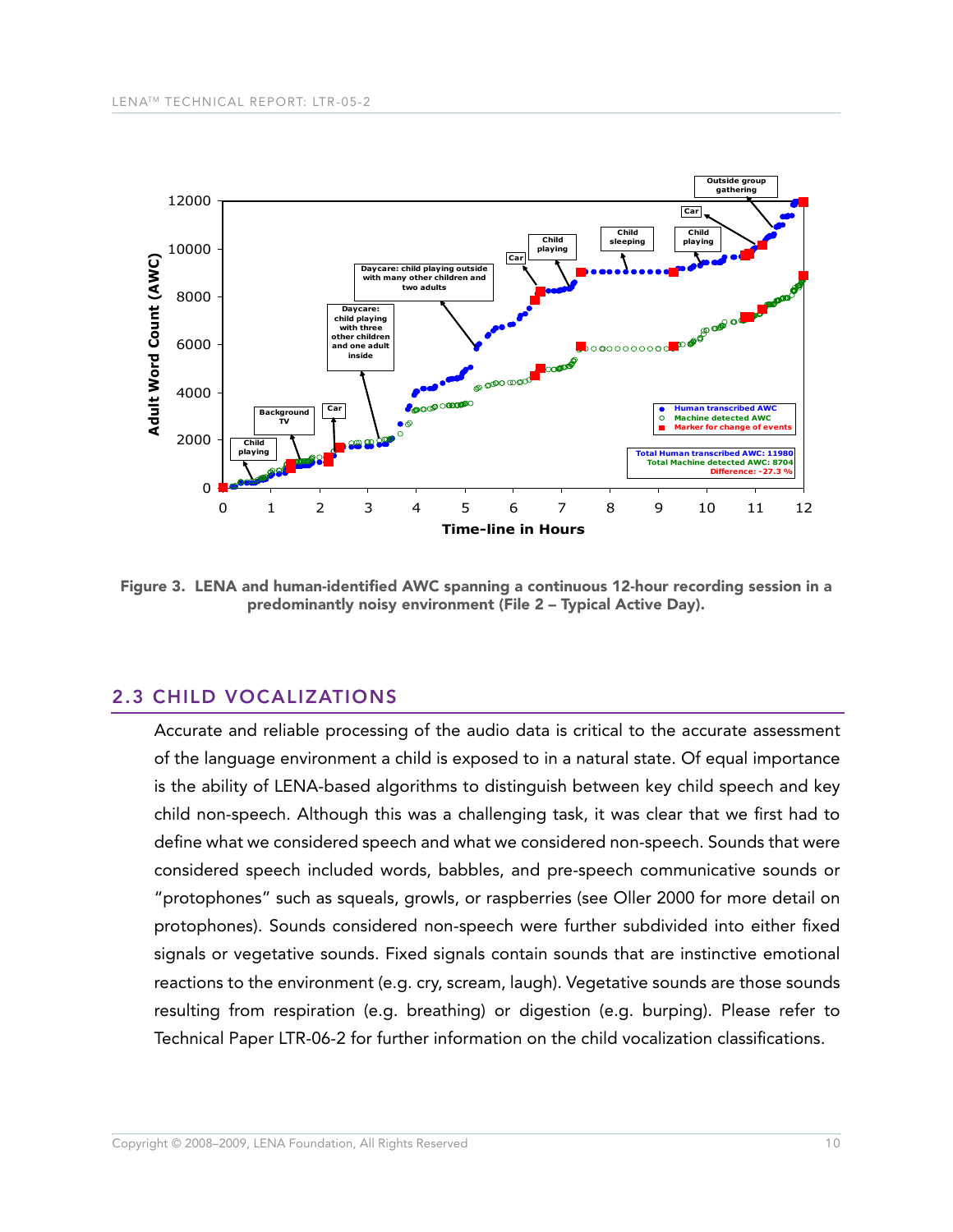To assess the accuracy of the LENA System's detection of child vocalizations versus non-vocalizations (i.e., crying/vegetative sounds/fixed signals), human and LENA-based segment classifications from the 70 test set files were compared. Only those segments that both the human transcribers and the LENA algorithms agreed were produced by the key child were included in this comparison. As Table 4 shows, the LENA algorithms correctly detected 75% of the human-identified child vocalizations and misclassified them as nonvocalizations 25% of the time. Performance for non-vocalizations was somewhat higher; 84% of these were categorized correctly by the LENA algorithms. Importantly, in only 16% of the cases were child non-vocalizations misclassified as vocalizations.2

Table 4: Human and LENA-algorithmic based Detection and Classification of Sound as Either Speech or Non-Speech Key Child Vocalizations.

|                     |                                      | <b>Child</b><br><b>Vocalizations</b> | <b>Child</b><br><b>Cry/Veg/Fixed</b> |
|---------------------|--------------------------------------|--------------------------------------|--------------------------------------|
| Human<br>anscribers | <b>Child</b><br><b>Vocalizations</b> | 75%                                  | 25%                                  |
| Га<br>П             | <b>Child</b><br><b>Cry/Veg/Fixed</b> | 16%                                  | 84%                                  |

| $<$ N A $\sim$<br>N A | <b>SVSTem</b> |
|-----------------------|---------------|
|-----------------------|---------------|

The primary source of LENA-based misclassification is the lack of context present in the algorithmic-based analyses. The professional human transcribers have a distinct advantage over the algorithms resulting from the innate ability of the human auditory system to identify context associated with each sound. For example, a sound without context may sound like a squeal (speech), but when the context of the situation is noted, the same sound may clearly be a scream (non-speech, fixed signal). Nonetheless, the high degree of classification agreement between the transcription and the LENA System is noteworthy. LENA Foundation engineers continue to work to improve the accuracy of the child speech segmentation algorithms.

2 Performance numbers presented in Table 4 have been updated in this revision.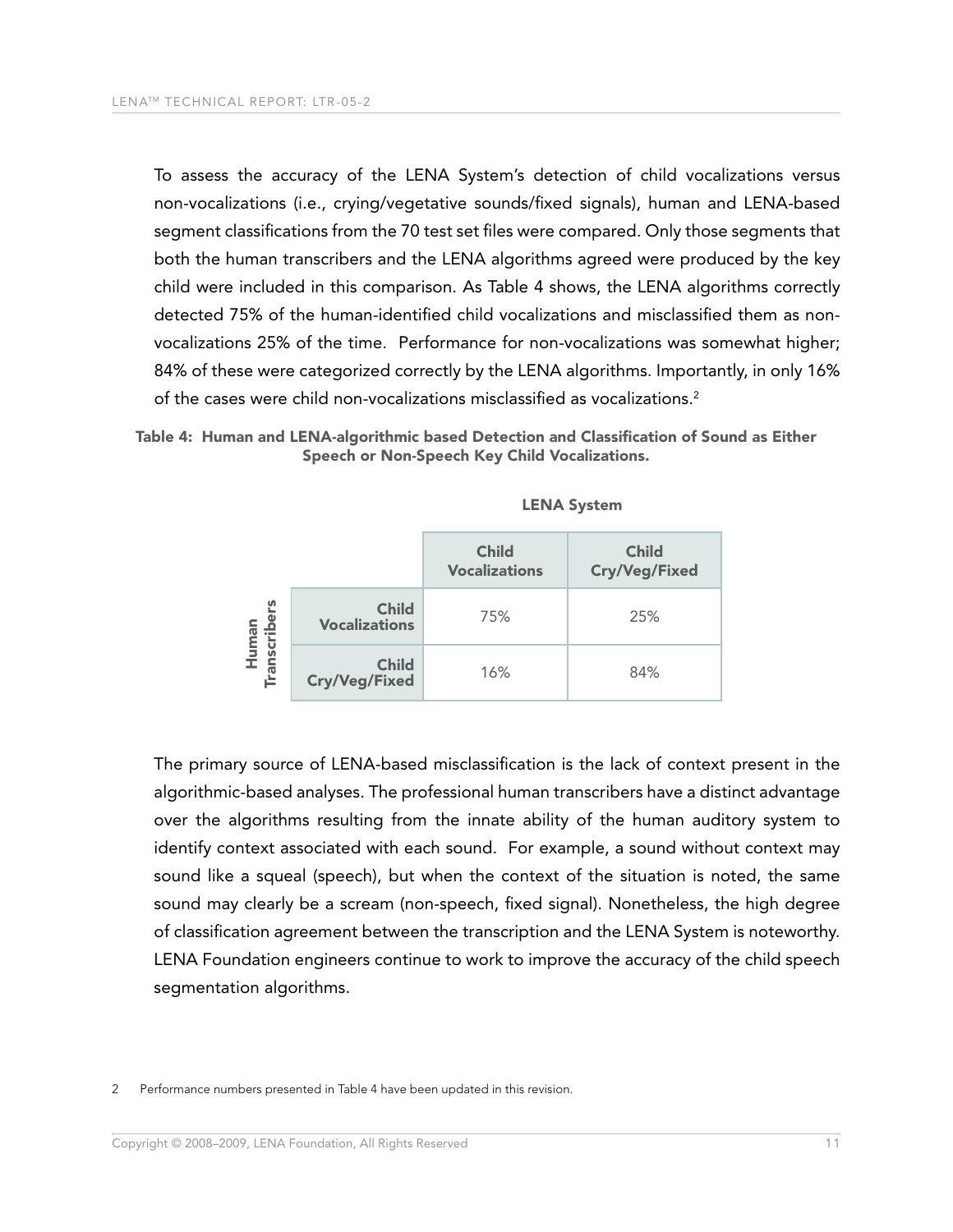#### 3.0 reLIAbILItY oVer tIme

The data described in Section 2 reveal the degree to which the LENA software accurately and reliably assesses the language environment of the child. In this section, we discuss the reliability of the LENA processing over time.

The data in Figure 4 reveal that the accuracy of the LENA-based AWC estimate is a function of recording time. The solid line indicates the percentage of difference between the human transcriber word counts and the LENA Adult Word Count estimates. Initially, human and LENA-based AWC estimates differ by more than 40%, however this variation decreases virtually logarithmically as a function of time. The variability begins to plateau after approximately one continuous hour of recording, and ultimately the error steadies at a rate of variability of roughly 5%.



Figure 4. LENA-based AWC error as a function of time.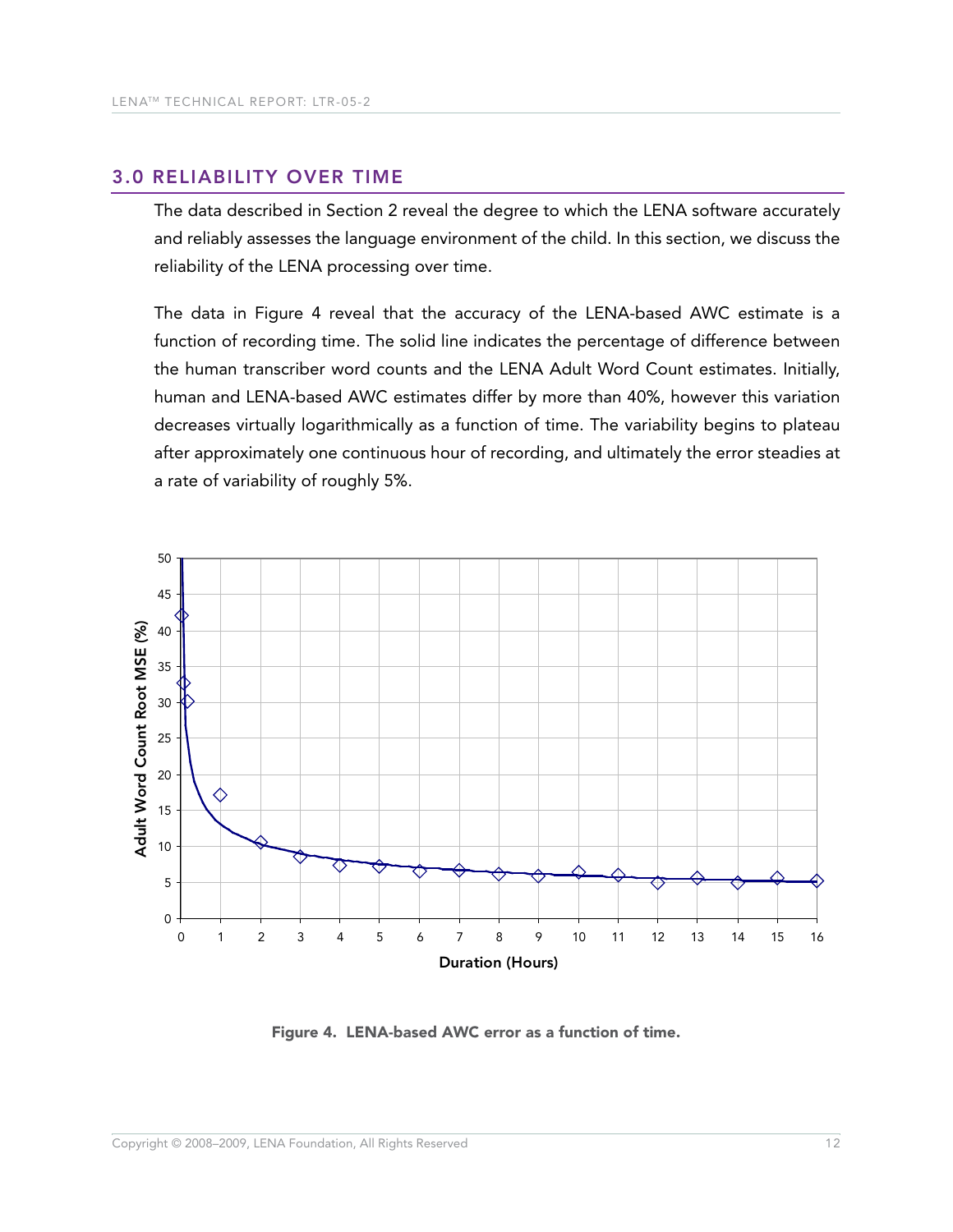This time-dependent variability curve is primarily a result of the regression modeling approach used for the analyses. Specifically, over time, false positives and negatives cancel out, thus minimizing the effect of individual misclassifications. This being the case, it is of utmost importance that users of the LENA record for a minimum of one hour (preferably longer) for relatively accurate estimation of AWC. It should also be noted that LENA was designed and normed for use in a 12-hour long spontaneous speech environment, and it is not intended for use in a controlled environment or for use with short excerpts of read speech.

#### **4.0 SOURCES OF VARIABILITY**

The LENA System was designed to function as an audio processing unit rather than as a speech recognition device (i.e. the LENA System does not identify individual words, but provides word count estimates based on acoustic information in the audio stream). The algorithms used to process data from the LENA DLP are probabilistic modeling approaches. As a result, any variability in the source signal will affect the system performance, with the affect being dependent on the amount of degradation caused by the interference. Due to the nature of the data collection, we faced a variety of challenges that were unique to the natural environment where data were collected. These challenges are briefly described in Table 5. Here, we classify the sources of variability and elaborate on the effect of these variations on the final system performance. The most significant sources of variability in the LENA System include interferences from environmental factors, speaker differences, effects of clothing, and inter-recorder differences.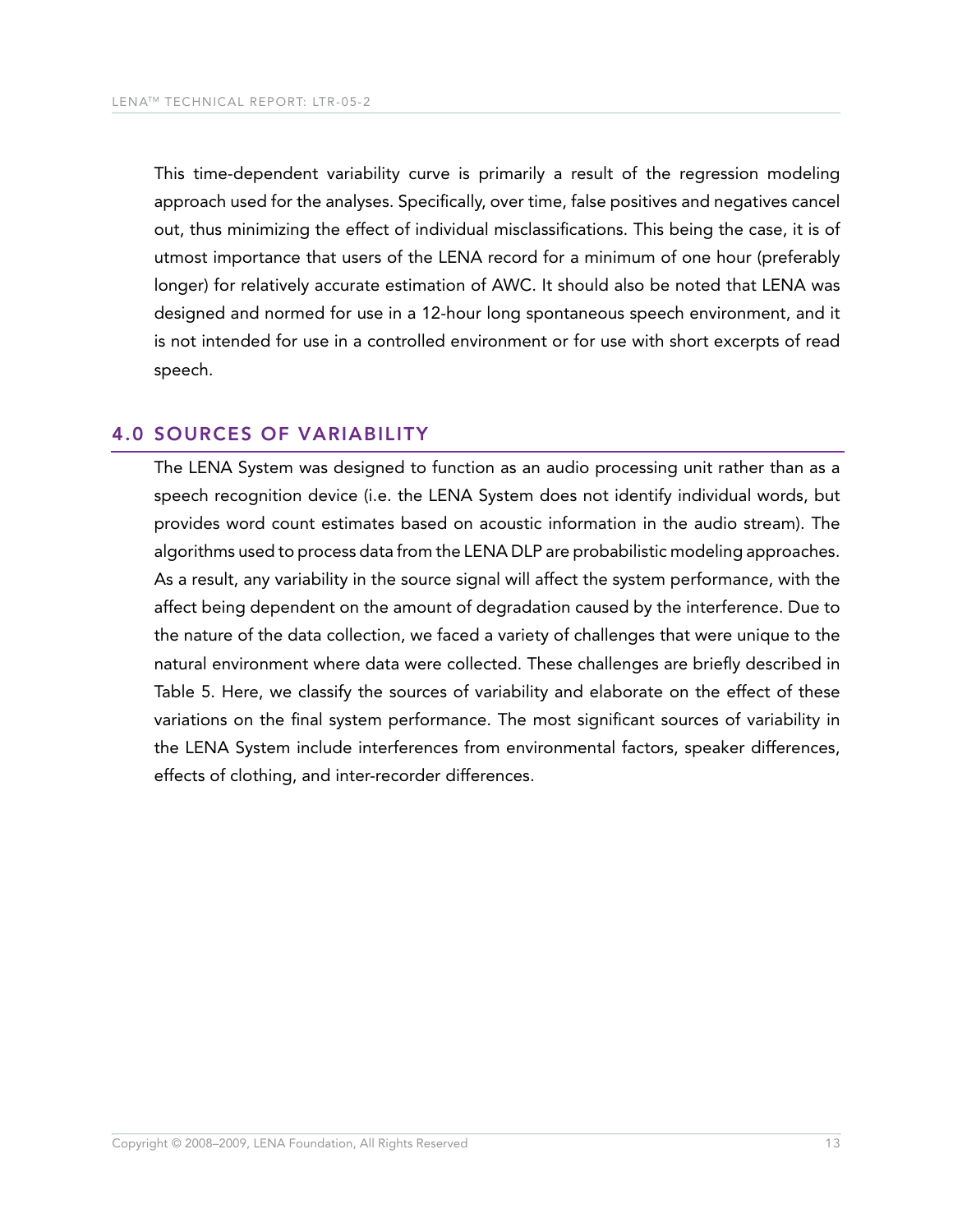| <b>Variability Source</b> | <b>Natural Environment</b>                   | <b>Traditional Environment</b> |
|---------------------------|----------------------------------------------|--------------------------------|
| Environmental             | Background noise                             | No background noise            |
|                           | External conversations                       | No external conversations      |
|                           | Overlapping speech                           | Speech controlled              |
|                           | <b>Channel Acoustics</b>                     | Relevant                       |
| <b>Speaker Variations</b> | Speaking style                               | Controlled                     |
|                           | Rate                                         | Controlled                     |
|                           | Accent or dialect                            | Controlled                     |
|                           | Pitch                                        | Controlled                     |
|                           | Sickness                                     | Controlled                     |
| <b>Clothing Effects</b>   | Thickness                                    | Not Applicable                 |
|                           | Sound absorption rate                        | Not Applicable                 |
| <b>Hardware Effects</b>   | Inter-processor variability                  | Relevant                       |
|                           | Hardware and operating<br>system variability | Relevant                       |

Table 5: Sources of variability for naturalistic, real-time data collection.

Environmental effects are a major source of variability. Channel acoustics were a primary source of error in this category. Echo and reverberation effects resulting from room size, flooring type, environmental location, and far-field effects could negatively impact signal integrity.

The AWC estimates are also influenced by variations of speech quality introduced by different speakers in the audio files. These variations include speaking style, rate, accent or dialect, pitch (including pitch variations resulting from parentese) and voice changes resulting from a variety of health conditions.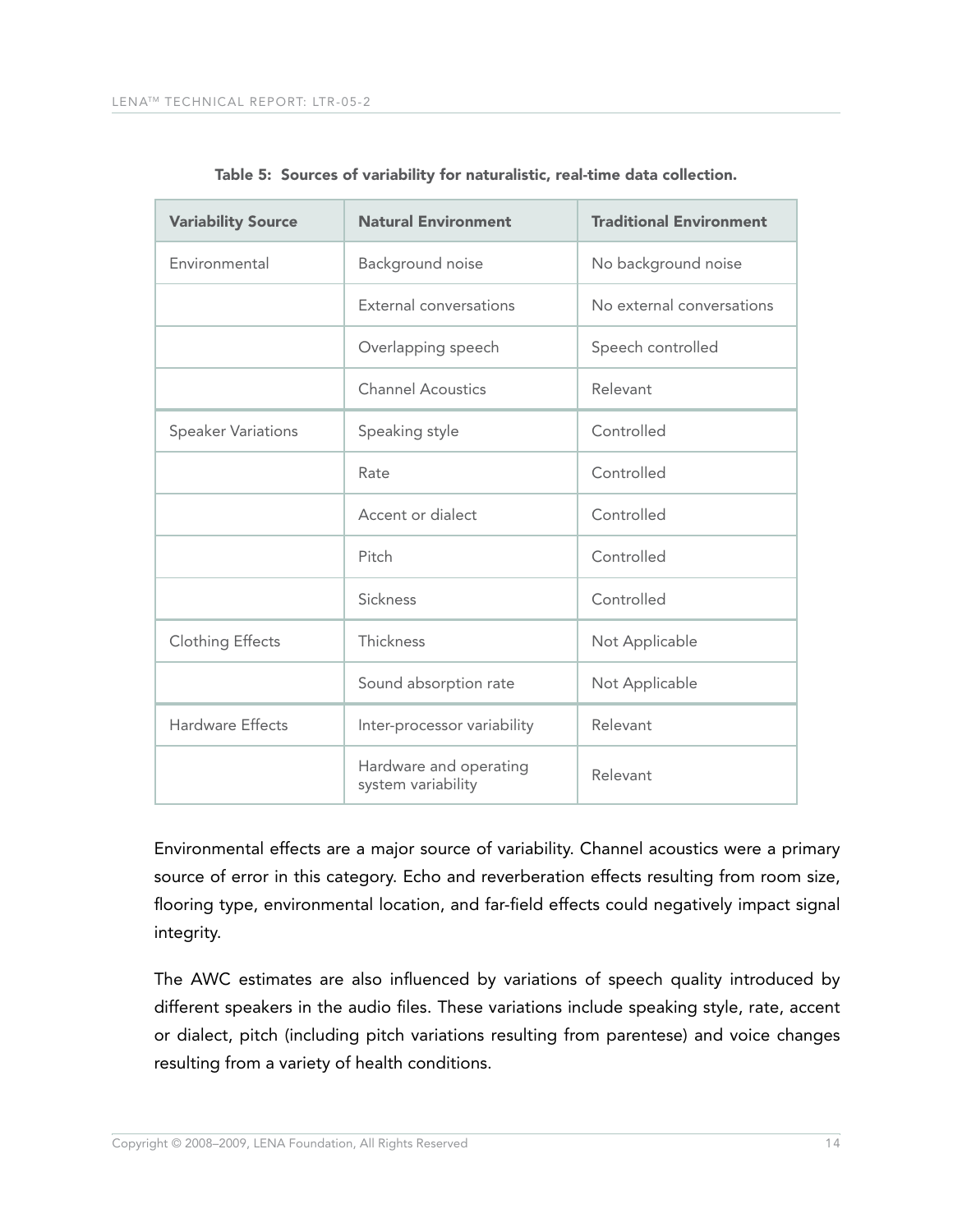The child wears the LENA DLP for a continuous span of 12-16 hours. As a result, the signal quality is affected by the child's clothing. This source of variability was greatly minimized through the production of custom-made clothing tailored specifically to optimize the quality of audio files from the DLP. It should be noted that the LENA clothing has been rigorously tested to ensure that variability associated with the clothing is minimized; the LENA clothing should be worn during audio recording sessions for optimal recording quality.

Finally, hardware-related sources also contributed to the overall variability of the estimates. Error may have been introduced by the inherent variability between different DLP instruments as well as variability within the computer hardware and operating systems.

#### 5.0 concLUSIon

We have described the accuracy and reliability of LENA language environmental analysis software V3.1.0 in terms of segmentation, AWC estimates, and child vocalization classification. Confusion matrices showed that LENA and human-based segmentations had a high level of agreement. Misclassifications were primarily false negatives resulting from the elimination of overlapping speech, and thus the LENA estimates were likely more representative of the meaningful language environment of the child. Similarly, LENA and human-based estimates of AWC were highly correlated when random concatenated sections were transcribed; this reliability increased as a function of time. Full-day transcriptional analyses of two select files (one representing a typical quiet day, the other representing a typical active day) revealed that LENA System and human-based AWC estimates deviated during segments containing substantial noise and overlapping speech. The lower estimates by the algorithmic models may again be more reflective of what the child is absorbing. In addition, the reliability of LENA analyses may be higher than reported due to inherent measurement error present within the human-based transcriptions. LENA- and humanbased child vocalizations classifications were predominantly in agreement, with a slightly greater tendency for the algorithmic models to misclassify child non-speech sounds as speech. Finally, the unique data collection environment introduced sources of variability not generally seen in traditional data collection environments. These sources included primarily environmental, speaker variation, and technical factors.